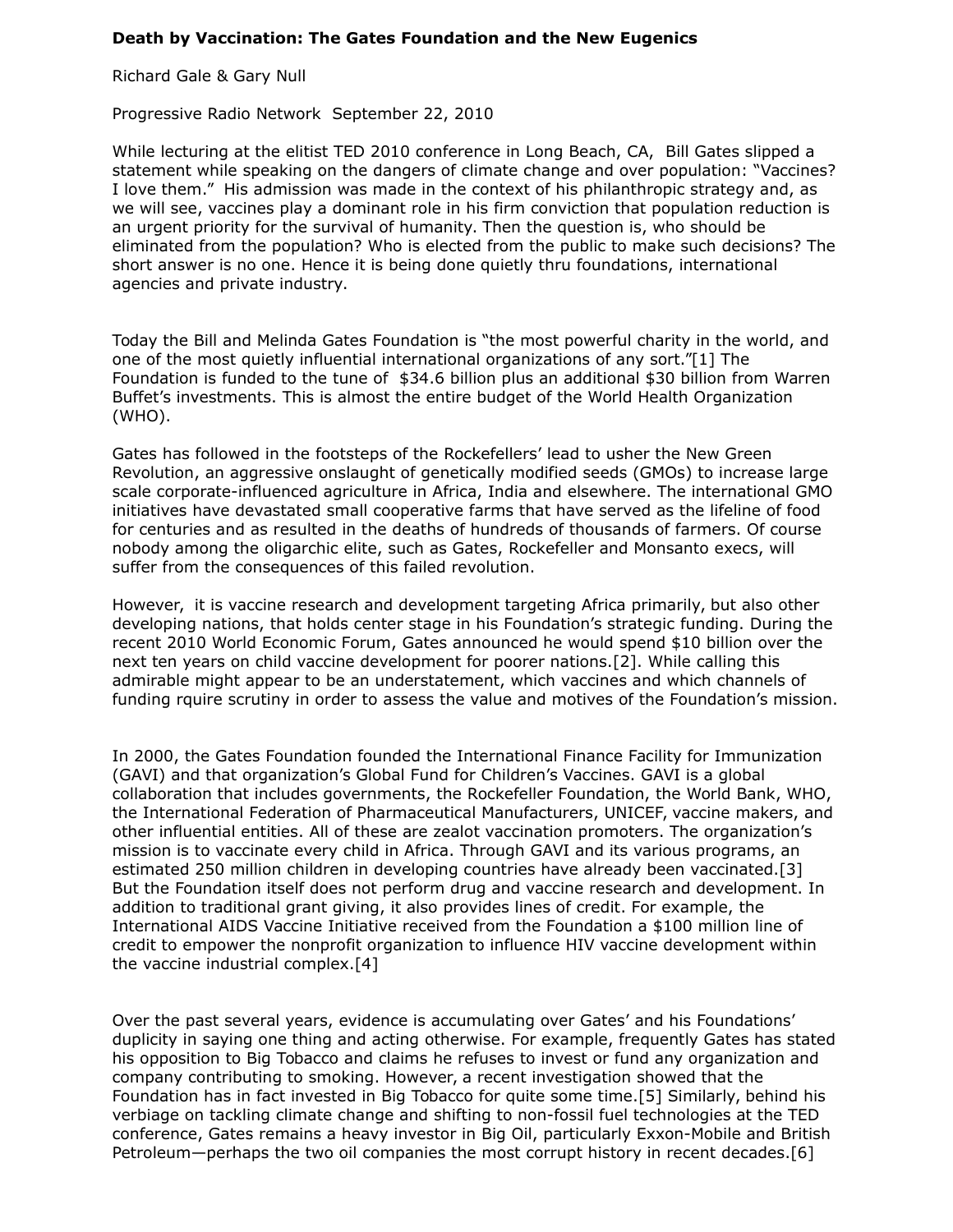We appear, therefore, to be faced with a serious uncertainty over the public image of the very likable, mild-manner Bill Gates, who expresses repeatedly his ambition to improve the health of the developing world, and then the possibility of other ulterior motives that are contrary to saving lives. Should we take Gates and his Foundation's word that their primary objective is to improve the health and well-being of children in poorer nations by fighting disease and illness with vaccines? Or is his vaccine agenda another ruse with a more sinister agenda? For example, it is hard to imagine that Gates is unaware that his commitment to the Green Revolution is in point of fact a Green Disaster and that no GMO has lived up to its promise. Yet he simply continues his enormous funding of agricultural genetic manipulation projects. Therefore, we believe there is sound reason that his Foundation's many international vaccine initiatives represent much more than excessively kind-hearted charity.

Over the past several years, the prestigious British medical journal The Lancet has printed a series of in-depth analyses of the Gates Foundation with disturbing revelations. In a September 2008 article, "Misfinancing Global Health: A Case for Transparency in Disbursements and Decision Making," the authors' investigation came to the conclusion that aside from excessive funding of high profile Western institutions and organizations, there was "a heavy bias in funding towards malaria and HIV/AIDS, with relatively little investment into tuberculosis, maternal and child health, and nutrition--with chronic diseases being entirely absent from its spending portfolio."[7] And a later study by Dr. David McCoy from the Center for International Health found that "the grants made by the Foundation do not reflect the burden of disease endured by those in deepest poverty."[8] None of these findings have been covered to any extent by mainstream media nor any governing body.

No one can doubt Gates' intellectual genius and talent/ Neither are we questioning his philanthropic endeavors that exceeds that of any other human being. So, then, why is his Foundation spending such wealth unwisely, and why is it ignoring far more effective and less costly solutions and practices for relieving the suffering of millions of children, women and men throughout the developing world?

In his deconstruction of Bill Gates' charitable agenda, F. William Engdahl writes, "Vaccinating a child who then goes to drink feces-polluted river water is hardly healthy in any respect. But of course cleaning up the water and sewage systems of Africa would revolutionize the health conditions of the Continent."[9] Far more effective would be the Foundation donating its billions to improve sanitation and hygiene, and provide nutrition to the 2.6 billion people who have none, for increasing clean water sources so 900 million global residents can have access to drinkable water (now at 1 in 3 Africans). Instead, the Foundation could be funding thousands of health clinics focusing on the chronic illnesses these populations suffer from most.[10] This is simply common sense. "Bad water," says the Stockholm International Water Institute's director, Anders Bentell, "kills more people than HIV, malaria and war together."[11]

Spending billions of dollars to develop new vaccines and launch monumental efforts to vaccinate African children plagued with diverse infectious illnesses promises to be a fruitless enterprise while these populations continue to live in squalor. After decades of mass vaccination programs across Africa, current vaccines have neither proven their medical effectiveness and safety nor their ability to truly enhance the quality of life of impoverished Africans. Instead, as part of its Millennium Development Goal, the Foundation prefers to make its Rotavirus Vaccine Program to battle diarrheal diseases one of its two major focuses (in partnership with PATH, the WHO and the CDC).[12] The FDA has already announced warnings of Rotavirus vaccine' life threatening adverse effects, such as intessusception or the severe twisting of children's intestines that can lead to death.[13] Children in developing countries, already suffering from extreme immune-deficiencies due to malnutrition, lack of sanitary living conditions, and local diseases only have their bodies further weakened after any vaccination.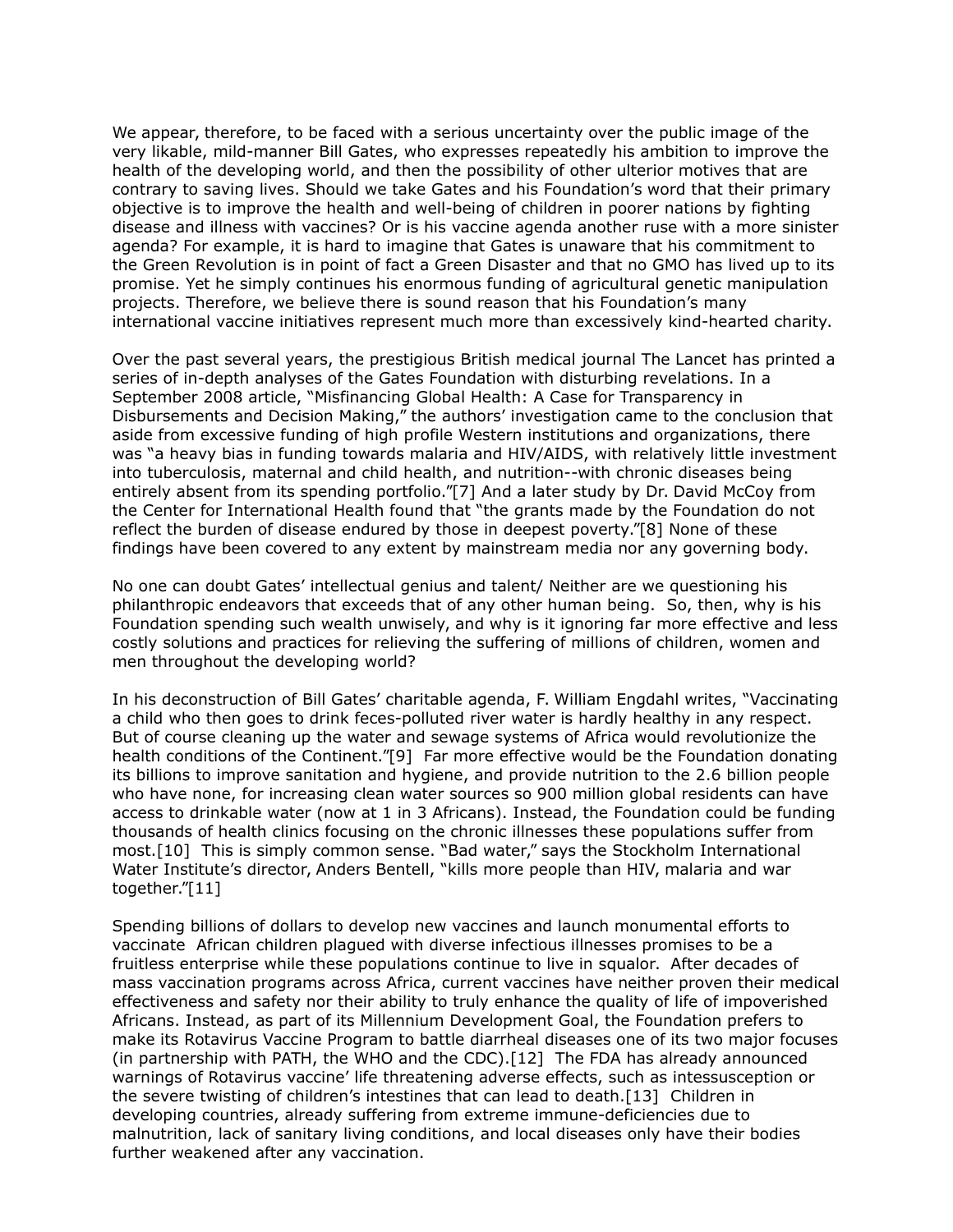As a keynote speaker at the TED 2010 conference, Gates laid out his rationale for an international effort towards global depopulation. He said, "If we do a really great job on new vaccines, health care, reproductive health services, we could lower that [projected to 9 billion people by 2050] by perhaps 10 or 15 percent." New vaccines for depopulation?

What Gates might be referring to by "new vaccines" is the creation of new generation sterilizing and/or aborting vaccines with an ingredient or genetically engineered component that can go undetected. Vaccines to prevent pregnancy already exist; in fact, they have been with us for a long time. One area of vaccine research the Gates' Foundation is funding in its Grand Challenges Explorations is the use of nano-particles.[14] Such engineered vaccines, with no gold standard for long term safety and efficacy, could virtually go undetected without highly advanced and expensive technologies to identify their presence.

As early as 1968, the Rockefeller Foundation's annual report recommended anti-fertility vaccines as a viable means for lessening the human population growth rate that should be aggressively pursued.

The quandary lies in an ethical, moral and transparent means, which honor the free choice of the individual, for reducing the global birth rate. Unfortunately, past history shows that previous attempts to inoculate communities with anti-fertility vaccines have not only been unethical but covert and criminal. And when one thinks about it, what better way to lessen population growth, in addition to reducing years of life-expectancy, than through family planning vaccination programs spearheaded by government mandated international finance and health organizations, such as the World Bank, UNDP and WHO, and by willing governments and billionaires who are happy to help fund eugenic efforts? In addition, there are many powerful non-profit organizations, such as Save the Children and US Aid, who benefit handsomely from these multilateral institutions and rely upon their funding to carry out their demands.

An early anti-fertility trial using human chorionic gonadotrophin (hCG), a hormone essential for pregnancy, in vaccines was completed in 1988 in India through a Rockefeller collaboration with India's National Institute of Immunology. The Rockefeller annual report declared success. Yet according to Betsy Hartman, Director of Hampshire College's Population and Development Program, "although one vaccine has been tested on only 180 women in India, it is being billed there as safe, devoid of any side effects and completely reversible."[15]

Perhaps the most thorough documented investigation into the covert use of anti-fertility vaccines is a 1995 report, "Are New Vaccines Laced with Birth Control Drugs," compiled by J.A. Miller, a correspondent for the pro-life missionary movement Human Life International. In the early 1990s, the WHO, supported by the Rockefeller Foundation, the World Bank, the UN Development Programme, and the US's National Institutes of Health undertook stealth anti-fertility initiatives under the disguise of tetanus vaccination programs. These vaccines were administered to unsuspecting and poor communities in Mexico, Nicaragua and the Philippines.[16]

The tetanus vaccines, manufactured by Connaught and Intervex in Canada, and CSL, Ltd in Australia (a leading maker of the H1N1 flu vaccine that has been implicated in statistically significant numbers of seizures and heavily supported by the Rupert Murdoch family) were laced with hCG.[17] Scientists working on the project discovered that the tetanus vaccine was an ideal vehicle for introducing hCG peptides that when injected into a woman's body would induce hCG antibodies thereby preventing pregnancy. In brief, a woman's body turns on autopilot to attack her own natural production of hCG.[18]

All would have gone well for the scheme's masterminds if it were not for individuals working in local religious charities having observed some highly suspicious procedures. For example, why were only women between the ages of 15 to 45 receiving the tetanus shot and no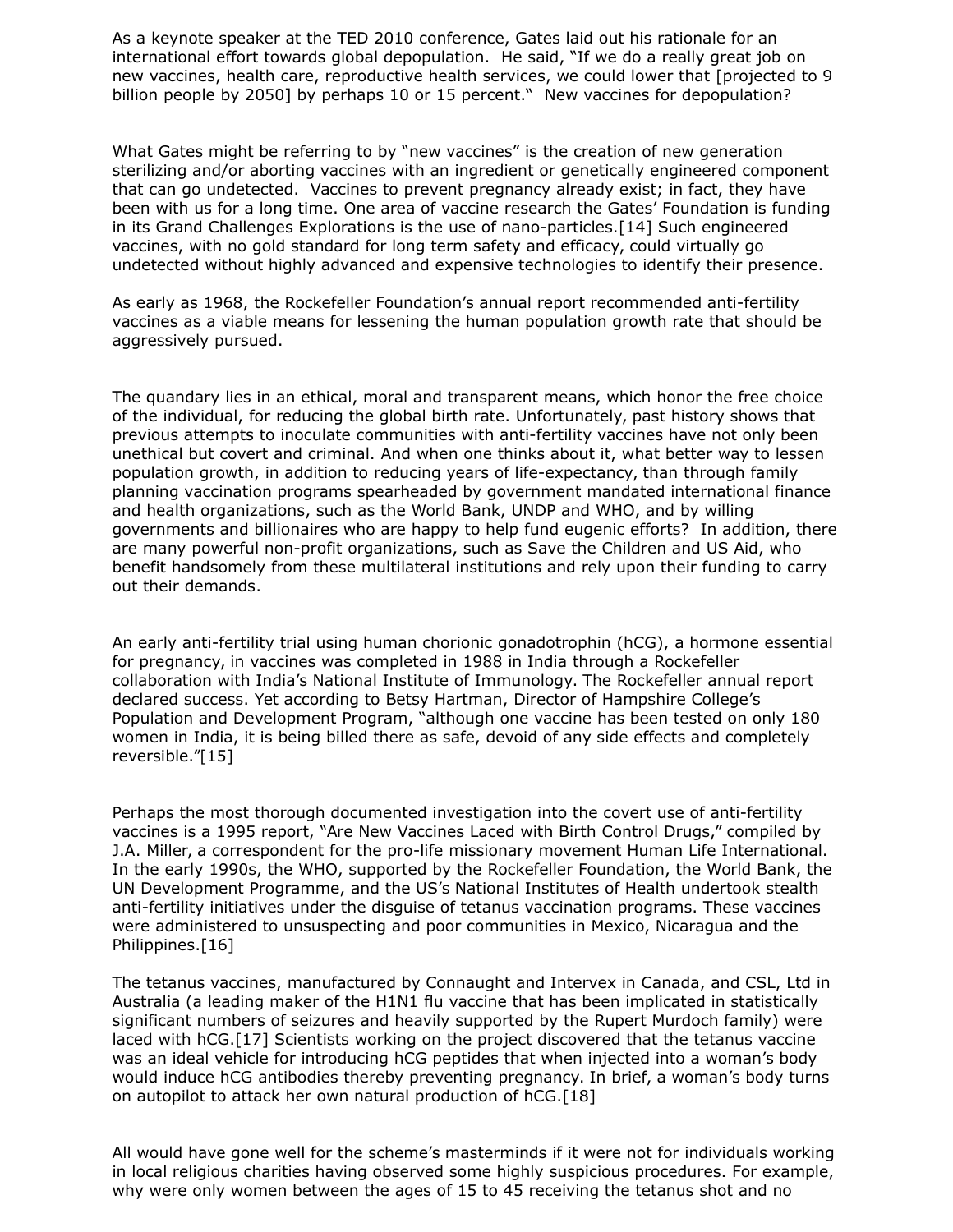men? And why were multiple booster shots required during the following months when a single tetanus injection is well-known to provide protection for ten years? In the Philippines, laboratory results of vaccinated woman in almost all cases discovered the presence of hCG antibodies; lab investigations into the vaccines uncovered the presence of hCG; and a subsequent investigation found that none of the hCG-laced vaccine lots had been registered with the government's Bureau of Food and Drugs. The episode was entirely a black op, a super human stealth experiment preying upon poor innocent women.[19]

While the above is the best documented example, other less well known eugenic experiments during the 1990s using anti-fertility vaccines have been conducted in Haiti and among the Akha people in Thailand, in poorer African-American neighborhoods in Los Angeles, and among indigenous people in North and Latin America.

A 1995 BBC documentary, "The Human Laboratory," interviewed Filipino women's activist Mary Pilar Verzosa, who reported on the vaccine's adverse effects. These included fertility cycles that were "all fouled up," spontaneous bleeding and miscarriages.[20] Seemingly, women were not screened to determine whether or not they were pregnant before injections. Consequently in addition to interfering with a woman's ability to become pregnant the WHO was launching a clandestine experiment to observe whether the vaccine would trigger miscarriages.

No published studies exist for long-term follow up on women receiving hCG-laced vaccines and associated severe adverse effects. Given the WHO's past record of seriously flawed misjudgments and secrecy--their recent fabrication of a level-6 H1N1 pandemic being an excellent recent example--and those of the other organizations complicit in covert vaccine operations, we should not be surprised that such studies exist. Because the hCG hormone is involved in many other bodily functions besides pregnancy, it is likely that artificially creating hCG antibodies in a woman would result in a cascade of serious incurable health problems. The hormone plays an important role in endocrine functioning of the brain's hypothalamus. It is a known diagnostic marker for certain types of tumors. Artificially interfering in its production could potentially cause any number of different cancers. Since hCG is essential for healthy pituitary gland function, such toxic vaccines would interfere with this master gland's regulatory function of maintaining homeostatic balance, hormonal equilibrium, throughout the body's endocrine system. There can be an incalculable number of adverse conditions resulting from such a vaccine.

If used with the wrong motives, vaccines can e excellent devices for lessening lifespan. In addition, there are unanswered questions about how safe and effective vaccines actually are. For example, a child will not develop cancer or acquire a chronic autoimmune dysfunction a week or two after receiving a flu or measles injection. Yet, vaccines, especially those relying upon animal tissue to culture viruses during the manufacturing process—the influenza, the MMR, and yellow fever vaccines—are known to be highly contaminated with foreign animal viruses (including Avian Leukosis Virus and Equine Arteritis Virus), genetic fragments of such viruses, oncogenes (genes that turn normal cells cancerous), and prions (tiny proteins responsible for incurable diseases and neurological disorders in animals and humans). Public awareness of this fact appeared in transcripts from private meetings of the Center for Disease Control's Vaccine and Related Biological Products Advisory Committee and the Evolving Scientific and Regulatory Perspective Workshop in 1998 and 1999 respectively and obtained by British investigative journalist Janine Roberts.[21]

According to the committees' participants representing, "the largest public health institutions in the West," it is impossible to remove DNA contaminants from vaccines. When the question was raised whether or not vaccine DNA contamination could cause cancer or autoimmune disease, one respondent stated, "when you consider that almost every one of these vaccines is injected right into the tissue... I think you couldn't do much more to get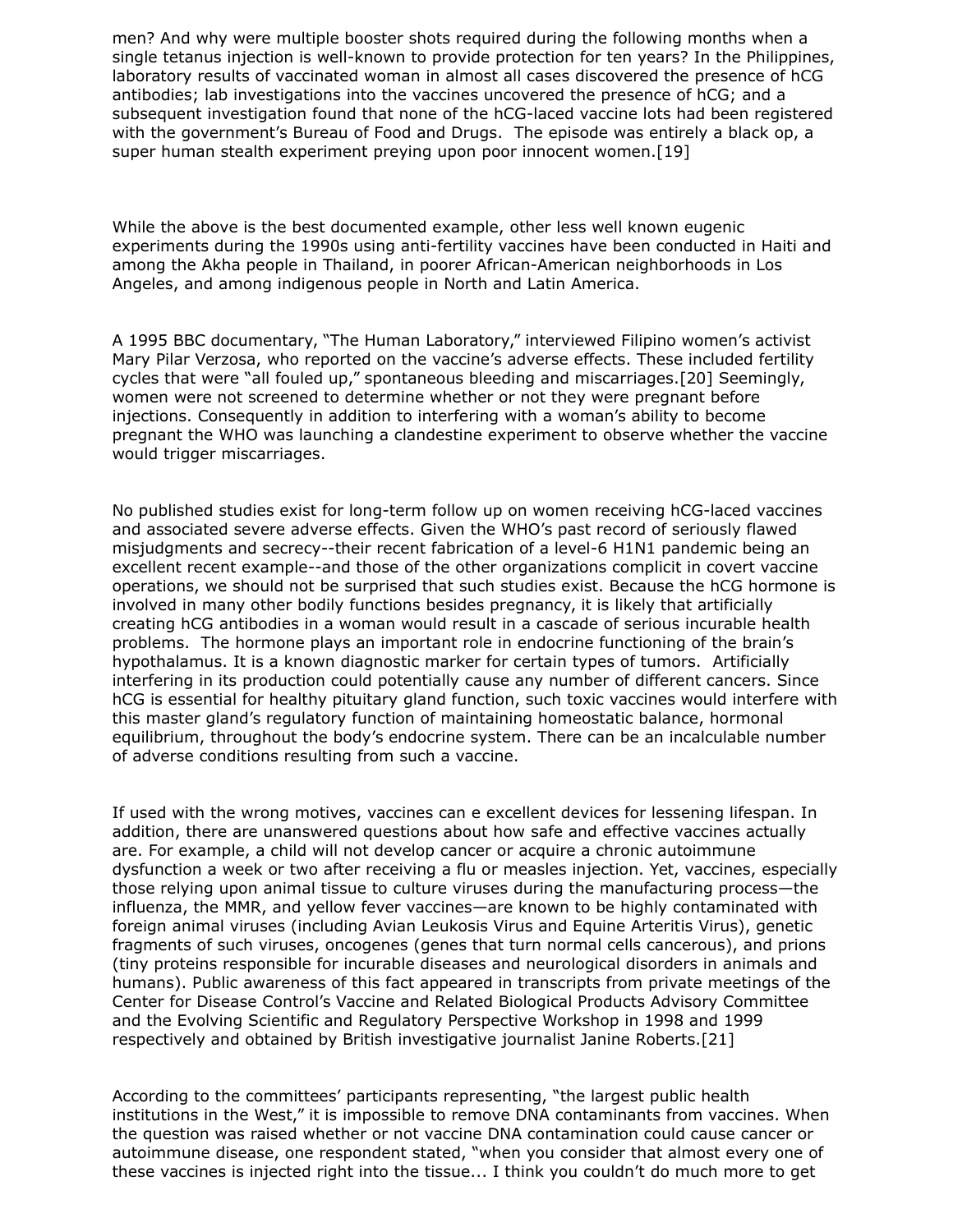the DNA expressed [to get contaminating cancer-causing DNA taken up by human cells] than to inject it into a muscle in the way it's being done."[22]

Dr. Wolfgang Wodarg, Chairman of the health committees in the German Parliament and the European Council, reported that Novartis was using a "nutrient solution" relying on cancercell lines in a bioreactor to manufacture its H1N1 vaccine. He issued warnings that adverse reactions to this kind of engineered vaccine are unknown.[23]

Bill Gates' mission to protect poorer populations from disease through mass vaccination, his sense of urgency that the global population is too large and needs to be reduced, and his deep financial and collaborative enterprises with the oligarchic elite, health agencies and multilateral organizations with a past history of eugenic intentions and experimentation, make for a bizarre mix that raises serious questions about the truth behind his Foundation's motives.

America has a long history of eugenic science through the first half of the twentieth century--John D. Rockefeller, Margaret Sanger, Paul Popenoe, Madison Grant and others. The names of the organizations and facilities they founded or supported tells the story. Andrew Carnegie's Institute was the primary funder of the Eugenics Record Office that operated from the Cold Spring Harbor Laboratories. The Laboratory was closed in 1944 after the public became aware of thousands sterilizations it oversaw.

Likewise the Rockefellers were major funders of not only Cold Spring Harbor but also the Kaiser Wilhelm Institute for Eugenics, which became the center of the Nazi's extermination experiments. The Rockefellers' Population Council, with the mission to advance birth control, was first headed by Frederick Osborn, a leader in the American Eugenics Society.[24] And there is no reason to believe America's eugenic tradition has died out, although it has mutated into what might appear to be a less malignant form compared to the days when over half of the fifty states were conducting forced sterilization on poor woman and inmates in prisons and mental insitutes.

Nobody should doubt the eugenic agenda remains alive and well in America. In fact, behind the closed corridors among the global elite, it is gaining fuel. For these people, sacrificing poor people in the developing world on the altar of a distorted Manifest Destiny, and setting their own rules in modern technologies--vaccines and GMO seeds--with the potential to destroy every unborn child is simply racism and bigotry. Kenyon College anthropologist Ken Smail, in a 2004 World Watch article, wrote, "That there will be large scale reduction in global human numbers over the next two or three centuries appears to be inevitable. The primary issue seems to be whether this process will be under conscious human control and (hopefully) relatively benign, or whether it will turn out to be unpredictably chaotic and (perhaps) catastrophic."[25]

The weakness in today's elites' depopulation agenda is fourfold. First it has always been the poorer, less educated segments of humanity that should be reduced and no one else. Therefore, second, since they cannot be allowed to have a freedom of choice or vote on the matter, the elites must make this decision for them. Third, their argument crumbles since it is the elites themselves that place value on one particular life as being different than another. And finally, since depopulation cannot be executed transparently, it must be done through deceit and clandestine means.

So what are the lessons to be learned from this? The wealthiest elite on the planet are rarely questioned about the correctness of their actions and schemes. As long as one of these individuals say they are giving huge sums of money to a cause to end disease and suffering, we are not suppose to probe further. Rather, in the case of mainstream media,